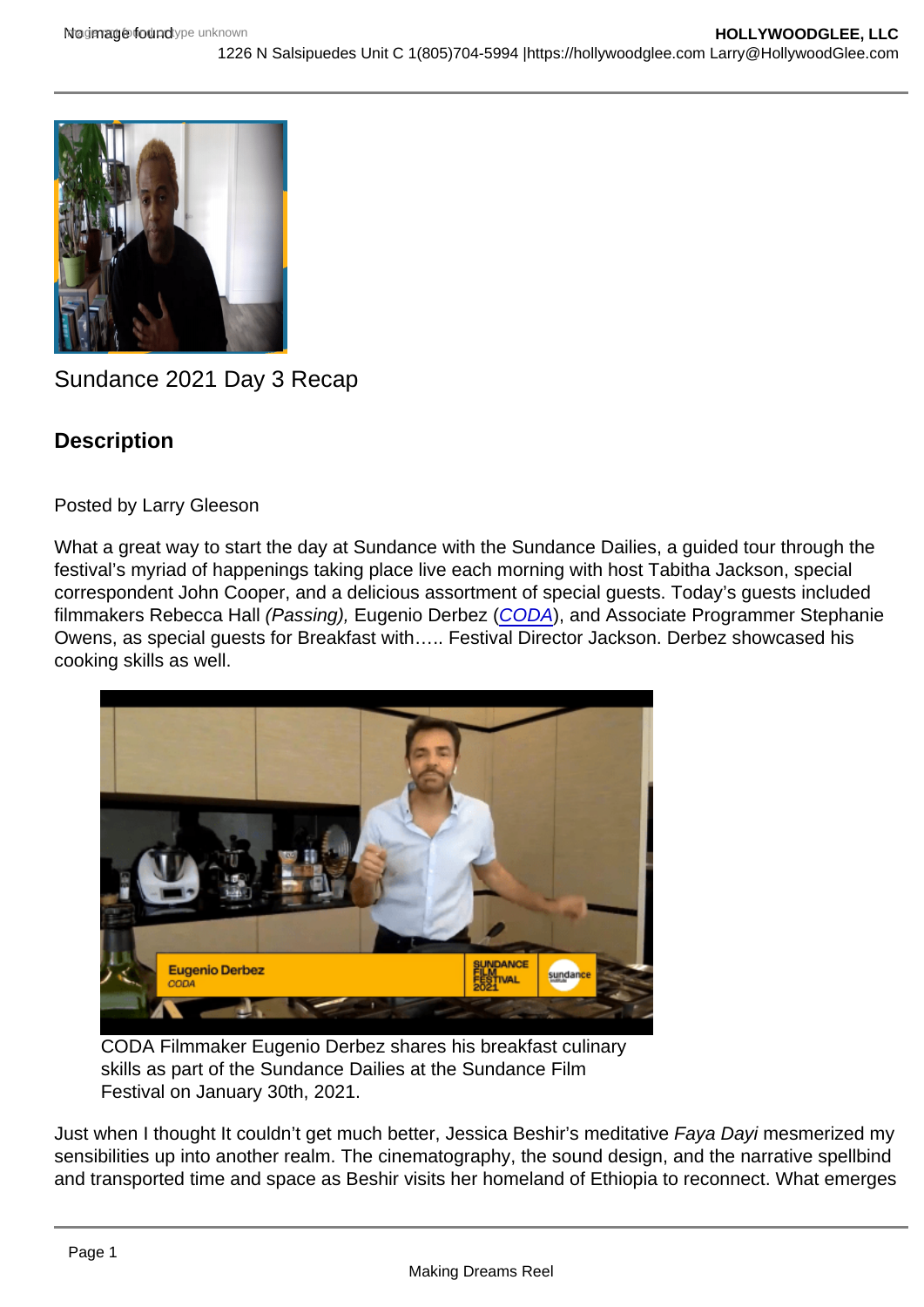is a poetic dreamscape crossing boundaries between narrative and mythological.

## Faya Dayi

Not to be outdone, Rebecca Hall presented her first feature-length directorial effort with Passing starring Ruth Negga, Tessa Thompson, and Andre Holland. Based on a 1929 novel, Passing, by Nella Larsen, the film follows two Black childhood friends who haven't crossed paths in twelve years and who live on opposite sides of the racial divide between black and white. Passing moves mountains.

#### Passing

Carey Williams R#J, featuring a Star-quality cast with Francesca Noel, Diego Tinoco, Camaron Engels, and Siddiq Saunderson, continues the social commentary thread with a re-telling of William Shakespeare's Romeo & Juliet in the present time with a focus on social media and the ever-present "live" function. Williams delivers a powerful message with a twist at the end. This is Williams' Sundance follow-up to his Special Jury Award for Emergency, his 2018 short film. Herculean effort. Definitely check it out!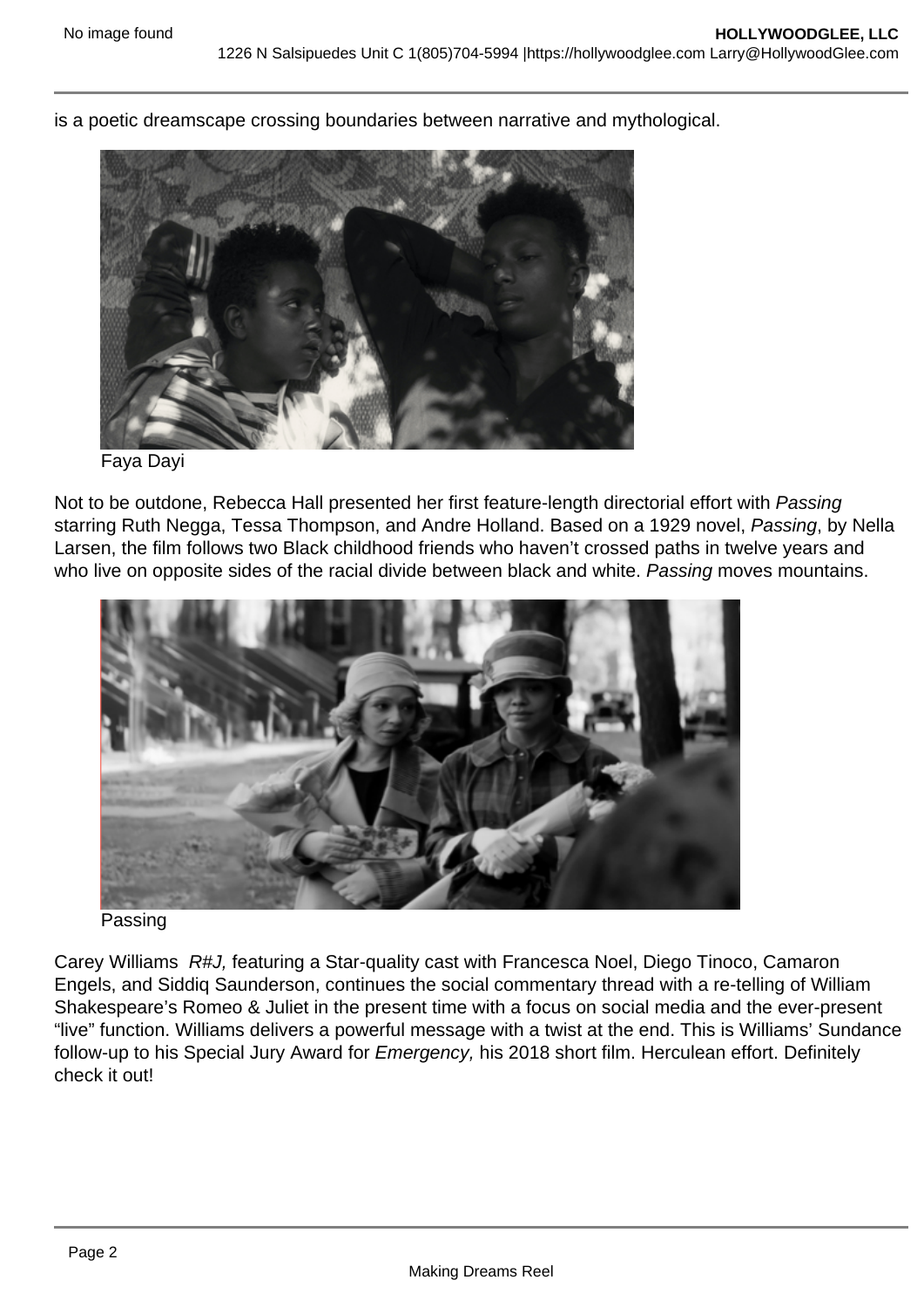R#J

Check back tomorrow (screening time after publishing) for Midnight Section selection – A Glitch in the Matrix – exploring the scientific possibility of simulation theory as a symptom of twenty-first-century existential crises.

\*Featured photo: Carey Williams, Director, R#J

FREE EVENT SCHEDULE FOR SUNDAY, JANUARY 31  $9:00 - 9:30$  a.m.

[Sundance Dailies](https://sundancecollab.lt.acemlna.com/Prod/link-tracker?redirectUrl=aHR0cHMlM0ElMkYlMkZmcGcuZmVzdGl2YWwuc3VuZGFuY2Uub3JnJTJGdGFsay1hbmQtZXZlbnRzLWluZm8lMkY2MDA5YTYyMTc0Yzc0YzU2MjYwNTFjMjYlM0Z1dG1fc291cmNlJTNETmV3c2xldHRlciUyNnV0bV9tZWRpdW0lM0RlbWFpbCUyNnV0bV9jb250ZW50JTNEU0ZGMjElMkJGcmVlJTJCRXZlbnQlMkJTY2hlZHVsZSUyQmZvciUyQkphbnVhcnklMkIzMSUyNnV0bV9jYW1wYWlnbiUzRENvJTI1MkYlMjUyRmFiJTJCLSUyQlNGRjIxJTJCQmV5b25kJTJCU2NyZWVuJTJCZm9yJTJCMSUyQjMxJTJCMjAxMA==&a=25966310&account=sundancecollab.activehosted.com&email=JkUIy/CjgRg9MNPpoFrQtTpxdzkQNl9LgdxZ9pnzLRY=&s=554001f7a49ab45b6a0553c3e16e0da7&i=111A200A16A2664) special guests Zoe Lister-Jones and Daryl Wein (How It Ends). Presented by Acura

 $9:30 - 10:15$  a.m.

[Cinema Café](https://sundancecollab.lt.acemlna.com/Prod/link-tracker?redirectUrl=aHR0cHMlM0ElMkYlMkZmcGcuZmVzdGl2YWwuc3VuZGFuY2Uub3JnJTJGdGFsay1hbmQtZXZlbnRzLWluZm8lMkY1ZmYzYTdhZTJkODVjMjM0OTg0MWU1YjQlM0Z1dG1fc291cmNlJTNETmV3c2xldHRlciUyNnV0bV9tZWRpdW0lM0RlbWFpbCUyNnV0bV9jb250ZW50JTNEU0ZGMjElMkJGcmVlJTJCRXZlbnQlMkJTY2hlZHVsZSUyQmZvciUyQkphbnVhcnklMkIzMSUyNnV0bV9jYW1wYWlnbiUzRENvJTI1MkYlMjUyRmFiJTJCLSUyQlNGRjIxJTJCQmV5b25kJTJCU2NyZWVuJTJCZm9yJTJCMSUyQjMxJTJCMjAxMA==&a=25966310&account=sundancecollab.activehosted.com&email=JkUIy/CjgRg9MNPpoFrQtTpxdzkQNl9LgdxZ9pnzLRY=&s=554001f7a49ab45b6a0553c3e16e0da7&i=111A200A16A2231) with Rebecca Hall and Robin Wright

11:00 a.m. – 12:00 p.m.

[Artist Meetup:](https://sundancecollab.lt.acemlna.com/Prod/link-tracker?redirectUrl=aHR0cHMlM0ElMkYlMkZ2aWxsYWdlLmZlc3RpdmFsLnN1bmRhbmNlLm9yZyUyRnBhbmVsLXZpZXclMkY1ZmYxMjkxZDgxZjRhZTc1YzBhOTU2NTUlM0Z1dG1fc291cmNlJTNETmV3c2xldHRlciUyNnV0bV9tZWRpdW0lM0RlbWFpbCUyNnV0bV9jb250ZW50JTNEU0ZGMjElMkJGcmVlJTJCRXZlbnQlMkJTY2hlZHVsZSUyQmZvciUyQkphbnVhcnklMkIzMSUyNnV0bV9jYW1wYWlnbiUzRENvJTI1MkYlMjUyRmFiJTJCLSUyQlNGRjIxJTJCQmV5b25kJTJCU2NyZWVuJTJCZm9yJTJCMSUyQjMxJTJCMjAxMA==&a=25966310&account=sundancecollab.activehosted.com&email=JkUIy/CjgRg9MNPpoFrQtTpxdzkQNl9LgdxZ9pnzLRY=&s=554001f7a49ab45b6a0553c3e16e0da7&i=111A200A16A2233) Artistic Process as a Form of Catharsis. Featuring Ciara Lacey in conversation with Adam Piron. Join and engage in conversation around technical and philosophical topics affecting the storytelling field.

 $3:00 - 4:30$  p.m.

[Legal Clinic – Copyright, Fair Use and Accessing Public Records: What Filmmakers Need to Know](https://sundancecollab.lt.acemlna.com/Prod/link-tracker?redirectUrl=aHR0cHMlM0ElMkYlMkZ2aWxsYWdlLmZlc3RpdmFsLnN1bmRhbmNlLm9yZyUyRnBhbmVsLXZpZXclMkY2MDA3Nzc3YzE0OTFjOGY3YzVjNGI2NjElM0Z1dG1fc291cmNlJTNETmV3c2xldHRlciUyNnV0bV9tZWRpdW0lM0RlbWFpbCUyNnV0bV9jb250ZW50JTNEU0ZGMjElMkJGcmVlJTJCRXZlbnQlMkJTY2hlZHVsZSUyQmZvciUyQkphbnVhcnklMkIzMSUyNnV0bV9jYW1wYWlnbiUzRENvJTI1MkYlMjUyRmFiJTJCLSUyQlNGRjIxJTJCQmV5b25kJTJCU2NyZWVuJTJCZm9yJTJCMSUyQjMxJTJCMjAxMA==&a=25966310&account=sundancecollab.activehosted.com&email=JkUIy/CjgRg9MNPpoFrQtTpxdzkQNl9LgdxZ9pnzLRY=&s=554001f7a49ab45b6a0553c3e16e0da7&i=111A200A16A2528) Filmmakers often need legal advice about intellectual property – particularly fair use of archival materials, and releases from subjects and locations – as they craft their films. These issues may become especially confounding as filmmakers prepare applications for insurance or begin to answer questions from potential distributors.

While researching their projects, filmmakers may find critical information, such as body camera footage, 911 tapes, and other government records, through public records requests. Successfully navigating public records laws can help filmmakers obtain the records they need

 $4:00 - 5:30$  p.m.